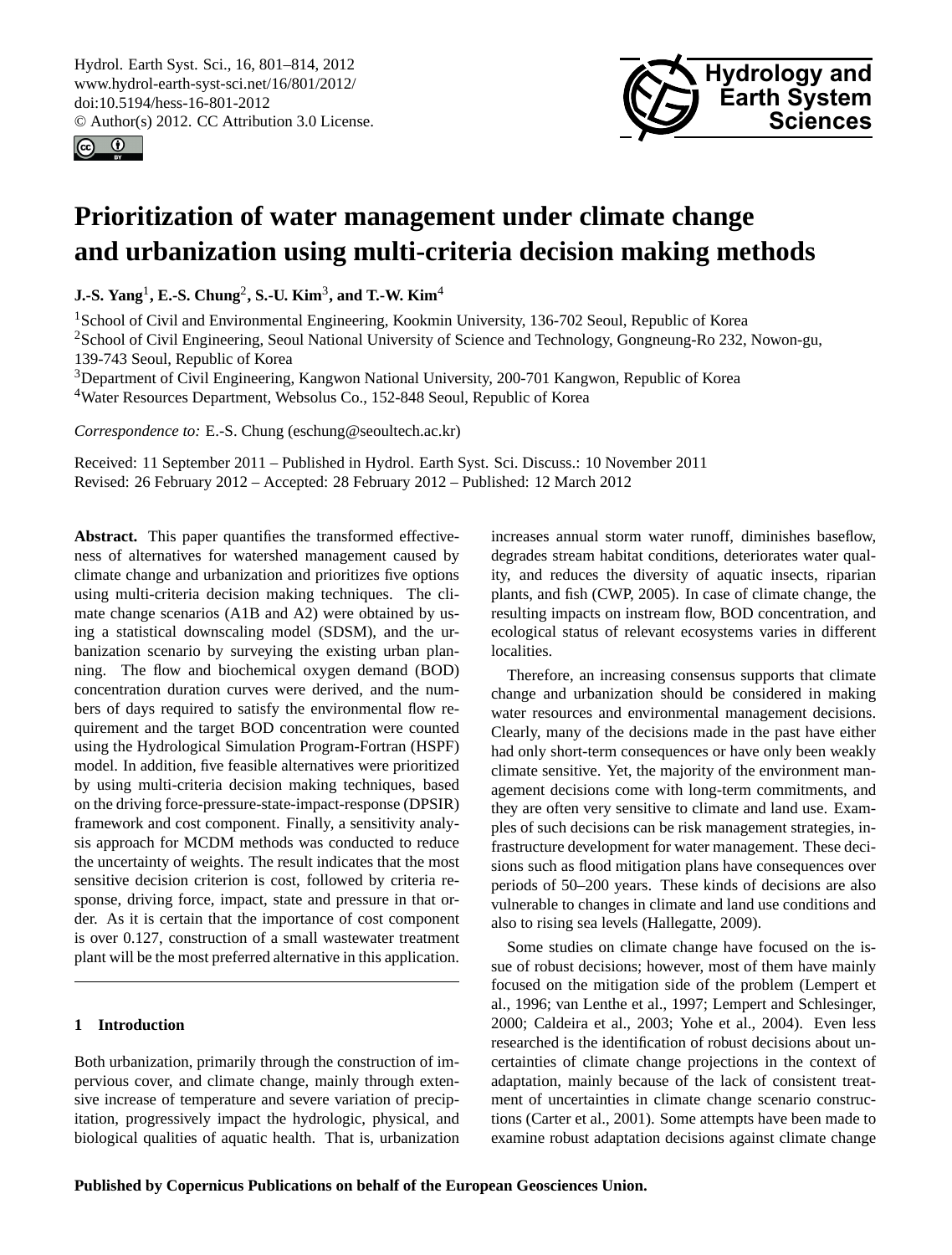uncertainties (Yohe, 1996; Hobbs, 1997; Hobbs et al., 1997; Risbey, 1998); however, they only sampled a fraction of the known range of future climates.

Much attention has been paid to climate change impacts and the relevant policy responses, such as a goalprogramming approach to regional policy responses (Yin and Cohen, 1994), a multi-objective programming method for land resources adaptation planning (Huang et al., 1998), a statistical approach to identifying policy areas (Smith, 1997), an integrated approach based on the analytic hierarchy process (AHP) for evaluating adaptation options of water resources (Yin, 2001), a multi-criteria decision-making-based expert system for climate change impact assessment and adaptation planning (Qin et al., 2008), and an analysis of water management options and climate change scenarios (Sulis et al., 2009). Many studies have also investigated on the impacts of land use changes and the relevant policy responses (Bae et al., 2007; Lee and Chung, 2007a; Praskievicz and Chang, 2007; Chung et al., 2011c).

Generally, adaptation to climate change and urbanization is inadequate, and most existing watershed management plans have not considered their impacts. For instance, options for sustainable water resources management and planning should include the potential effects of climate change and urbanization on the hydrological cycle. However, few studies have dealt with the impacts of either climate change or urbanization and relevant policies. Therefore, we have conducted an effectiveness analysis on alternatives for watershed management by considering urbanization and climate change scenarios. The climate change scenarios were obtained using a statistical downscaling model (SDSM; Wilby et al., 2002), and the anticipated urbanization scenarios from the existing urban planning.

Watershed management and planning for climate change adaptation and mitigation is closely related to the multicriteria decision making (MCDM) problem. There have been many studies on water resources planning and management using various MCDM methods (Pavlikakis and Tsihrintzis, 2003; Chen and Hou, 2004; Levy et al., 2007; Meyer et al., 2009; Chung and Lee, 2009; Al-Juaidi et al., 2010; Zardari et al., 2010; Chung et al., 2011a). In decision making, the weights assigned to the decision criteria attempt to represent the genuine importance of the criteria. When criteria cannot be expressed in quantitative terms, then it is difficult to represent the importance of these criteria accurately. In a situation like the above, the decision making process could be improved considerably by identifying the critical criteria and then re-evaluating the weights of these criteria more accurately. The intuitive belief is that the criterion with the highest weight is the most critical one. This may not always be true and in some instances the criterion with the lowest may be most critical.

The decision maker can make better decisions if one can determine how critical each criterion is. That is, how sensitive the actual ranking of the alternatives is to changes in the current weights of the decision criteria. Therefore, this study determined how critical each criterion is, by performing a sensitivity analysis on the weights of the criteria. This sensitivity analysis approach determines the smallest change in the current weights of the criteria, which can alter the existing ranking of the alternatives (Triantaphyllou, 2000).

This study consists of two analyses. Firstly, the effectiveness analyses of watershed managements were conducted using the Hydrological Simulation Program in Fortran (HSPF; Bicknell et al., 2001), to examine the climate change and urbanization scenarios. Applying the methodology and results of Chung et al. (2011c), the flow and biochemical oxygen demand (BOD) concentration duration curves were derived, and the numbers of days required to satisfy the environmental instream flow needs (EIF) and target BOD concentration were counted. Secondly, the prioritization of water management was determined using Multi-Criteria Decision Making (MCDM) techniques. The driving force-Pressure-State-Impact-Response (DPSIR; European Environmental Agency, 1999) framework and cost component were used to consider all relevant indicators including social, economic and environmental factors. Finally, a sensitivity analysis of the MCDM methods was conducted to reduce the uncertainty of weighting values.

## **2 Description of the selected watershed**

The Suamcheon (SA), Ojeoncheon (OJ) and Dorimcheon (DR) streams are branches of the Anyangcheon which is the first-order tributary of the Han River (Fig. 1). This study selected three sub-watersheds because the Anyangcheon watershed located in the central Korea near Seoul, has been observed to have serious problems in the quantity as well as the quality of water. The length of the Anyangcheon River is  $32.38 \text{ km}$ ; it drains the watershed area of  $287 \text{ km}^2$ that contains 3.88 million people (population density of  $\sim$ 13 500 persons km<sup>-2</sup>). The watershed land cover consists of 43 % urban area, 40 % forest, and 13 % agricultural fields (as of 2000). The water supply systems in the study watershed are mainly surface water (approximately over 98 %). But private groundwater supply systems have been used, occasionally. The amount cannot be measured because it is illegal (Lee et al., 2008).

This study was applied to the Anyangcheon watershed which has suffered from potential streamflow depletion and possible water quality deterioration (Chung and Lee, 2009b). Therefore, some local governments had strong political wills to restore the distorted hydrological cycle through some suggested measures as follows: redevelopment of the existing reservoir, reuse of treated waste water effluent, use of groundwater poured into subway stations and construction of a small waste water treatment plant (WWTP). Four kinds of alternatives are intended to secure the abundant instream flow and induce water quality enhancement.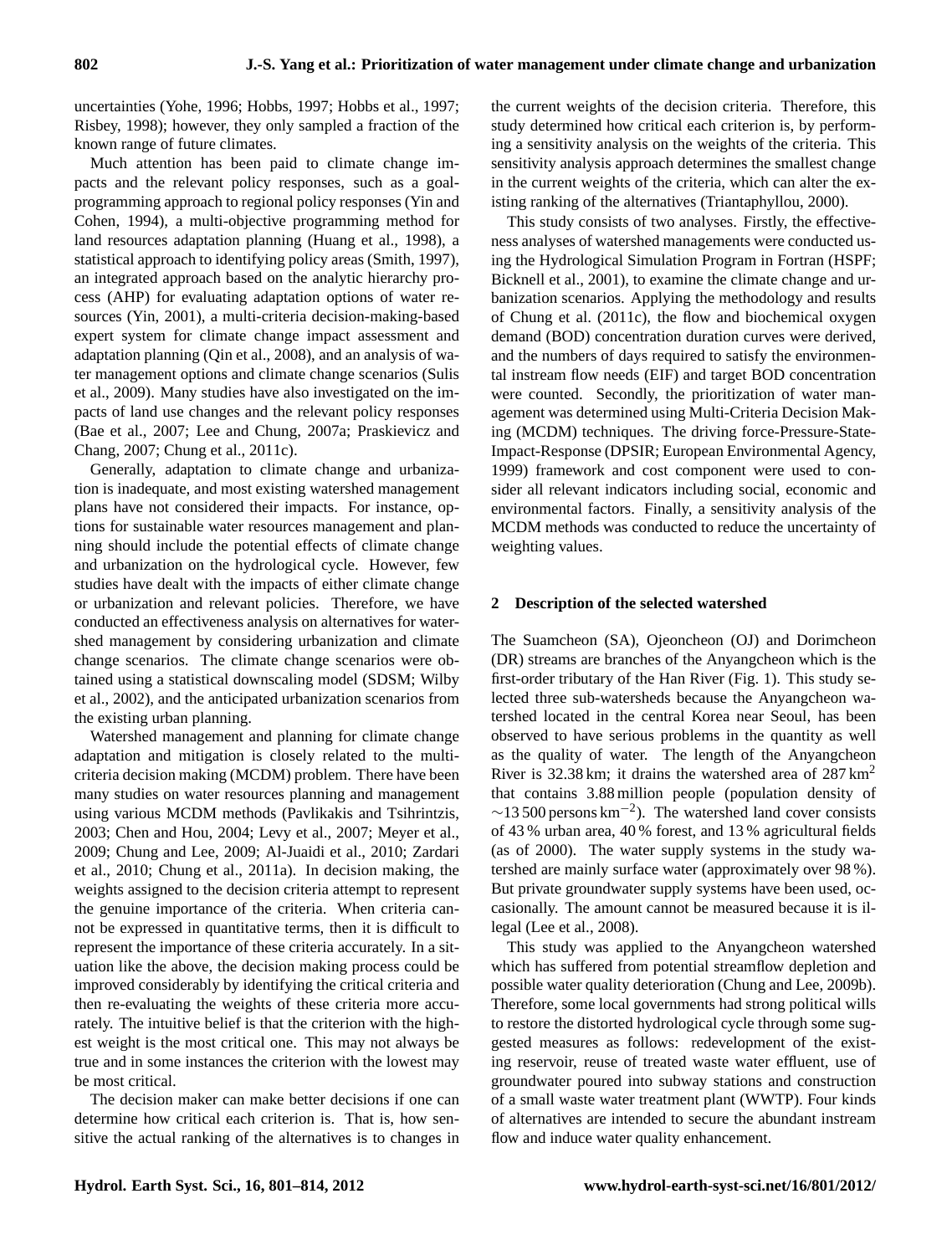

696 **Fig. 1. Map of the study watershed Fig. 1.** Map of the study watershed.

The channel lengths of the OJ, SA and DR are 2.85 km, 5.50 km, and 14.20 km and the areas of OJ, SA, and DR watershed are  $4.26 \text{ km}^2$ ,  $8.07 \text{ km}^2$ , and  $40.96 \text{ km}^2$ , respectively. OJ is located in the upstream region of the Anyangcheon, SA in the middle-stream, and DR in the downstream region as shown in Fig. 1. The urban area ratios in 2000 were 11.4 %, 25.4 %, and 62.3 %, respectively. The populations were 26 370 for OJ, 49 960 for SA and 982 804 for DR.

(OJ), 43.5 % (SA) and 70.3 % (DR) of the precipitation in-Chung and Lee (2009a) showed that approximately 40.5 % put to the study watersheds is discharged as direct runoff, and approximately 11.3 % (OJ), 9.4 % (SA), and 1.8 % (DR) of the precipitation is discharged as baseflow. That is, since base flows of three watersheds are very small, it can be easily guessed that the instream flow would not be enough. Especially, DR shows the depleted stream during all dry periods (October ∼ April).

Also, modeling studies were conducted to analyze the BOD concentration, which has estimated to be approximately  $13.3 \text{ mg l}^{-1}$  (OJ),  $10.1 \text{ mg l}^{-1}$  (SA), and  $20.5$  mg l<sup>-1</sup> (DR) and the daily load to be 68.9 kg day<sup>-1</sup>  $(59.0 \text{ kg ha}^{-1} \text{ yr}^{-1}$ , OJ),  $68.4 \text{ kg day}^{-1}$   $(30.9 \text{ kg ha}^{-1} \text{ yr}^{-1}$ , SA), and 292.8 kg day<sup>-1</sup> (25.7 kg ha<sup>-1</sup> yr<sup>-1</sup>, DR) (Chung and Lee, 2009). That is, since average BOD concentration of three study watershed are too high (over  $10 \text{ mg } l^{-1}$ ), it is definitely necessary to develop some measures for the reduction of BOD concentration. As a result, fish of the study watershed have died frequently from even small rainfall events. From this result, this study determined the target pollutant as BOD since the study watershed has suffered from BOD concentration problems for a long time.

Chung et al. (2011c) showed that the temperatures of the Anyangcheon watershed (1964–2008) have a strong increasing trend using the Mann-Kendall trend test. In addition, the water supply structure in the study watersheds consists of mainly surface water and rarely private groundwater supply systems.

#### **3 Methodology**

## **3.1 Procedure**

This study is carried out in five stages as shown in Fig. 2. At Step one, five alternatives for three watersheds were proposed from Chung and Lee (2009a). The alternatives are (Alt 1) redevelopment of the existing reservoir, (Alt 2) reuse of highly-treated WWTP effluent, (Alt 4) construction of small WWTP, (Alt 5) use of groundwater collected by subway stations and (Alt 3) combination of Alt 4 and 5.

At Step two, future climate change scenarios and planned urbanization scenario were developed. First, the Coupled Global Climate Model 3 (CGCM3), a popular global circulation model, was selected. Since this study focus on the development of decision making procedure considering climate change and urbanization, just one GCM result was used. A1B and A2 from CGCM3 were chosen from the Special Report Emission Scenarios (SRES) based on realistic feasibility. All precipitation and temperature data under this study were downscaled through the statistical downscaling model, SDSM-a software package accompanying statistical downscaling methodology that enables construction of climate change scenarios for individual sites at daily timescales, using the grid resolution GCM output. For the urbanization scenarios, the land use change scenarios of the selected watersheds were individually constructed from the existing urban planning 2020.

Step three is to quantitatively analyze the effectiveness of all the alternatives by all the climate change and urbanization scenarios using the HSPF model. HSPF can simulate the hydrologic and associated water quality processes on pervious and impervious land surface and in streams and well-mixed impoundments. The duration curves of flow and BOD concentration of all the sub-watersheds were identified and the numbers of days required to satisfy the target instream flow and BOD concentration were counted. The instream flow is the amount of water needed in a stream to adequately provide for downstream uses occurring within the stream channel and the target BOD concentration is the daily ave. determined by local governments. This study watershed covers some or all of the following uses that extend beyond the need for aquatic habitat, recreation, riparian vegetation and water quality. The target instream flow and BOD concentration for all sub-watersheds were collected from Lee and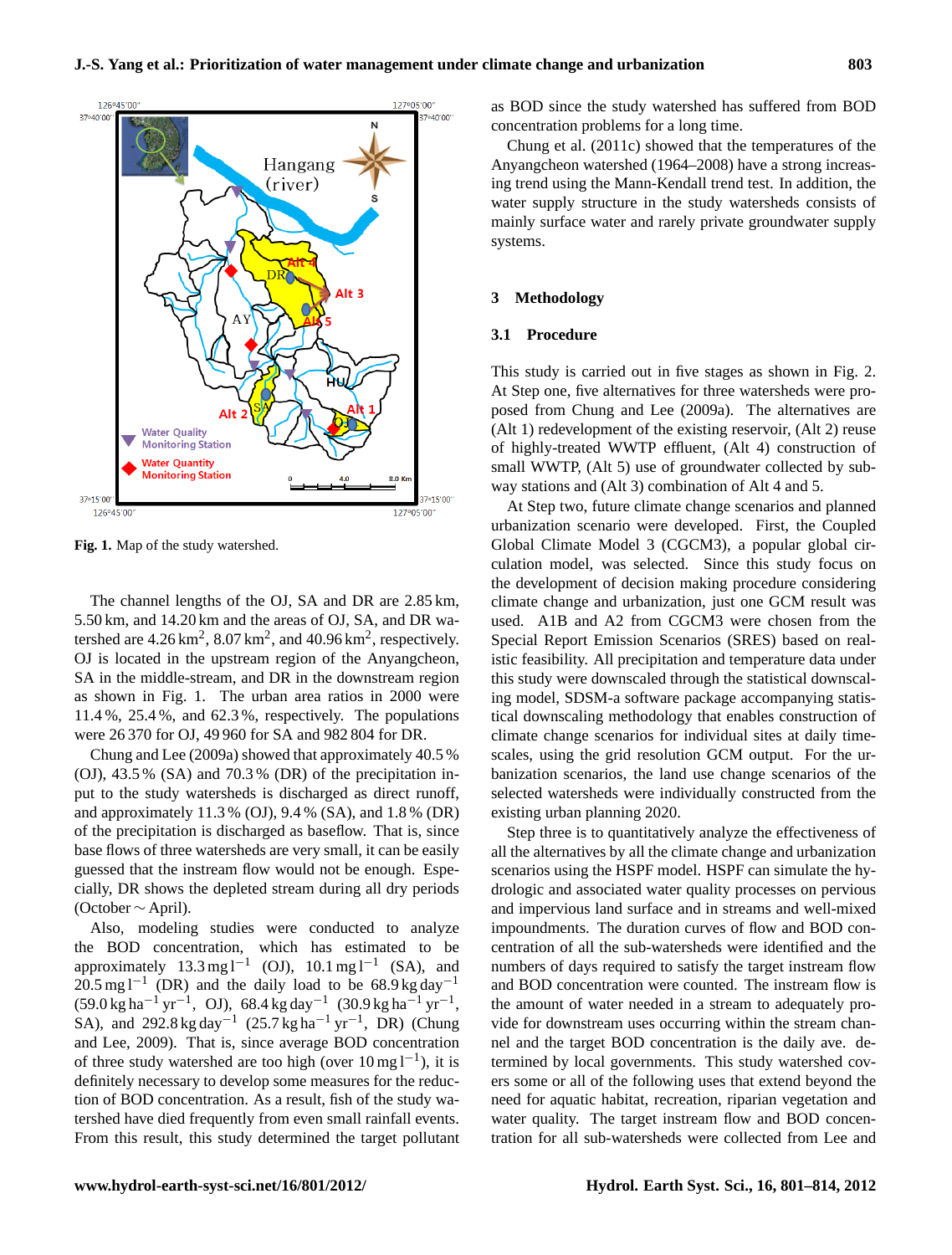

**Fig. 2.** Procedure of this study.

Chung (2007b) and Chung et al. (2011b); they were calculated by considering the stream flow seasonal variability and the fish habitat suitability at this step.

Step four is to prioritize five alternatives reflecting the future climate change and urbanization. Multi-criteria decision making techniques include a simple additive weighting method and ELECTRE II (Elimination and Choice Translating Reality). For the rational consideration of social and economic factors, all criteria were selected from the DPSIR framework which uses a cause-effect relationship. Since the weighting values evaluation is a time-consuming process, this study developed some feasible scenarios for weighting values.

The final step is to do a sensitivity analysis of MCDM methods. In this application, this study determined how critical each criterion is by performing a sensitivity analysis on the weights of the criteria.

## **3.2 Hydrologic model**

This study modified Chung et al.'s (2011c) HSPF model to estimate flow rate and BOD loads in the Anyangcheon watershed. HSPF requires physical (topographic and land use) and climate data and stream flow and water quality data are required for calibration and validation. Therefore, a 1:25 000 digital elevation model (DEM) and landuse map of the year 2000 of the study watershed were used as physical data. Also, climate data (daily precipitation, temperature, ave. wind speed, ave. humidity, and ave. solar radiation data) of Suwon and Seoul weather stations operated by Korean Meteorological Administration (KMA) were introduced to the climate data input of HSPF since the study watershed is located between two stations. Stream water quantity and quality data were obtained from Lee (2007) and Ministry of Environment of Korea. This study used the validated HSPF model of Chung et al. (2011c) that presents the results of the sensitivity analysis and results of calibration and validation. In case of flow rate, Nash-Sutcliffe coefficients showed  $0.67 \sim 0.81$  for calibration and  $0.62 \sim 0.72$  for verification and in case of BOD concentration, RMSE showed 1.61 ∼ 4.43 mg l<sup>-1</sup> for calibration and 1.95 ~ 15.18 mg l<sup>-1</sup> for verification.

## **3.3 Downscaling method**

The daily mean temperature and precipitation are calculated for the study watershed using CGCM3 model output from A1B and A2 emission scenarios for the future senarios (2011–2100) and SDSM. Chung et al. (2011c) showed the procedure and results for calibration and verification. From the Mann-Kendall test (2010–2100), it can be estimated that Seoul and Suwon weather stations have a strong tendency for increasing temperatures and precipitation as shown in Fig. 3.

The ave. temperature at Seoul and Suwon stations would increase by 1.6◦ and 2.0◦ under A1B and 2.0◦ and 2.4◦ under A2 during the period 2010–2100, respectively. Especially, the summer temperature of Seoul (A2) would increase up to 4.2◦ . The ave. precipitation at Seoul and Suwon stations are 1896.9 mm and 1679.5 mm under A1B and 2029.5 mm and 1803.6 mm under A2. Especially, the summer intensity of Seoul station increased severely from 845.9 mm to 1317.3 mm (A2) and the remaining seasons didn't show any extreme increases.

## **3.4 DPSIR framework**

DPSIR stands for Driving force-Pressure-State-Impact-Response; the components of an analytical framework that links the socioeconomic factors (driving force) forcing anthropogenic activities (pressure), the resulting environmental conditions (state), the environmental consequences resulting from these conditions (impact) and finally, the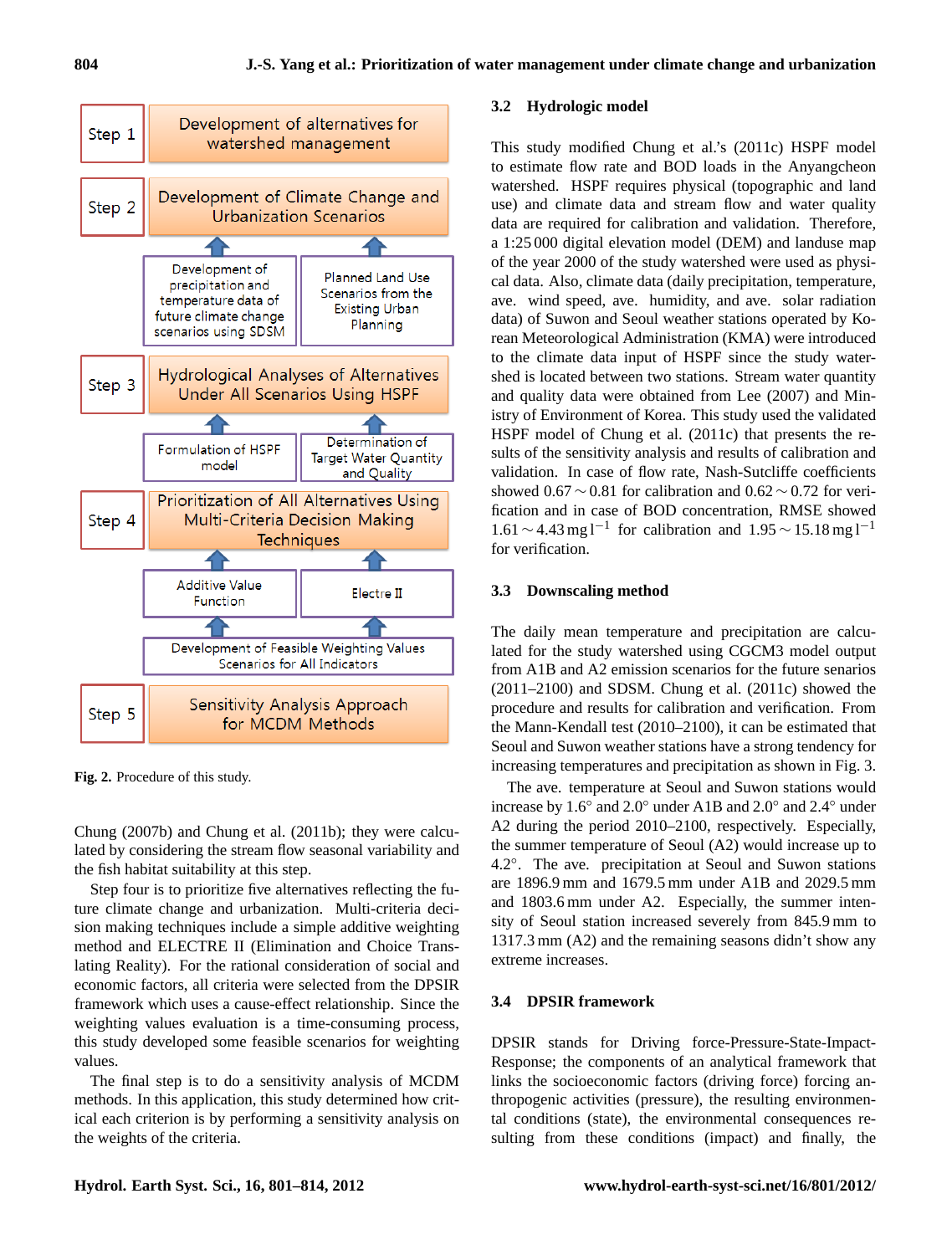

Fig. 3. Summary of forecasted temperature and precipitation results results.

measures taken to improve the environmental state (response) (Skoulikidis, 2009).

#### **3.5 Additive Value Function (AVF)**

The AVF method is a simplified version of a multi-attribute utility function (MAUF). In MAUF method, the risk attitude of the decision-maker can be incorporated through a concave (risk averse) or a convex (risk seeker) utility curve. The way scores are normalized in the AVF method makes it an MAUF method for a decision-maker that has a risk-neutral or riskadverse attitude (Clemen, 1997). Each score  $(s_{ij})$  in the matrix is replaced with a value  $v_{ij}$  according to Eq. (1):

$$
v_{ij} = \frac{s_{ij} - s_{i-}}{s_{i+} - s_{i-}}
$$
 (1)

shown in Eq.  $(2)$ : where  $s_{ij}$  is the impact of an scenario (j) with respect to a criterion (i);  $s_i$ <sub>−</sub> is the worst score of the criterion (i) with respect to all scenarios; and  $s_{i+}$  is the "best" score of the criterion  $(i)$  with respect to all scenarios. All scores in the payoff matrix are scaled between the values of 0.0 and 1.0. An overall value index  $(V_i)$  for each scenario is calculated as

$$
V_j = \sum_{i=1}^n w_i v_{ij} \tag{2}
$$

where  $w_i$  is the relative weight assigned to criterion  $(i)$  and  $n$  is the total number of criteria.

This study used the concept of payoff matrix which consisted of rows and columns. Each row represents one action that the decision maker might or might not freely choose to perform and each column represents a possible state of nature. At the time the decision must be made the decision maker assumes that one of the columns represents the actual decision situation, but the decision maker does not know which column is the correct one. The cell of the matrix represent payoffs that the decision maker would receive if the decision maker chose the action represented by a particular row and the actual state of nature were the one represented by a particular columns.

## **3.6 ELECTRE II**

ELECTRE II is an improved version of ELECTRE family that produces a ranking of alternatives rather than indicating the most preferred. It outranks based on alternatives that are preferred with respect to most of the criteria and that do not drastically fail with respect to any one or more criteria. The first attribute is expressed by the "concordance" index and the second by the "discordance" index. Alternative A outranks Alternative B if both concordance and discordance indices are satisfied. The concordance index  $C(A, B)$  measures the strength of support in the information given for the hypothesis that  $A$  is at least as good as  $B$ . The discordance index  $D(A, B)$  measures the strength of evidence against this hypothesis.  $C(A, B)$  can be calculated as shown in Eq. (3).

$$
C(A, B) = \frac{w^{+} + w^{-}}{w^{+} + w^{-} + w^{-}}
$$
 (3)

where  $w^+$  is the sum of the weights of all criteria where A is better than  $B$ ;  $w^-$  is the opposite case, i.e., the sum of the weights of the criteria where B is better than A; and  $w^=$  is the indifferent cases.  $D(A, B)$  can be calculated as shown in Eq. (4).

$$
D(A, B) = \max (v_{iB} - v_{iA})
$$
\n(4)

where  $v_{iB}$  is the value function of the impact of alternative B with respect to criterion  $(i)$  and  $v_{iA}$  is the value function of the impact of alternative A to outrank  $B, C(A, B)$  has to be greater than  $D(A, B)$ , and both of  $C(A, B)$  and  $D(A, B)$ should be higher than a present threshold value  $p$  and lower than a preset threshold value q, respectively. Moreover,  $w^+$ has to be greater than  $w^-$ .

#### **3.7 Sensitivity analysis approach for MCDM methods**

There must be three assumptions for the sensitivity analysis to criteria of MCDM methods as follows (Triantaphyllou, 2000):

**–** Assumption 1:

Let  $\delta_{k,i,j}$  (for  $1 \leq i < j \leq m$  and  $1 \leq k \leq n$ ) denote the minimum change in the current weight  $w_k$  of criterion  $c_k$  such that the ranking of alternatives  $A_i$  and  $A_j$  will be reversed. Next  $\delta_{k,i,j}^l$  is defined as follows:

$$
\delta_{k,i,j}^{l} = \delta_{k,i,j} \times \frac{100}{w_k} \text{ for any } 1 \le i < j \le m
$$
\n
$$
\text{and } 1 \le k \le n. \tag{5}
$$

That is, the parameter  $\delta_{k,i,j}^l$  expresses changes in relative terms.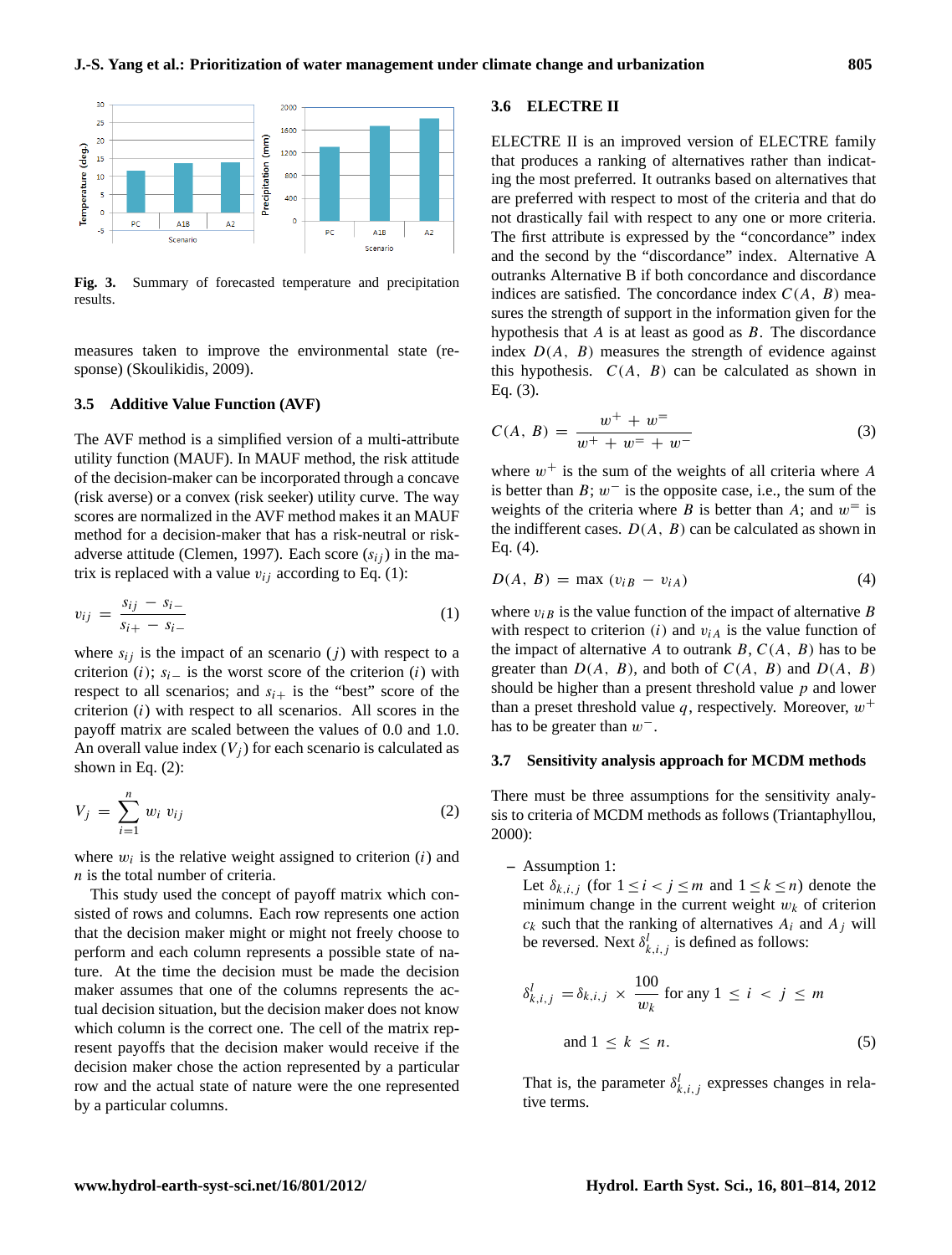- **–** Assumption 2:
	- **–** The Percent-Top critical criterion is the criterion which corresponds to the smallest  $\left|\delta_{k,1,j}^l\right|$  (for  $1 \le j \le m$  and  $1 \le k \le n$ ) value.
	- **–** The Percent-Any critical criterion is the criterion which corresponds to the smallest  $\left|\delta_{k,i,j}^l\right|$  (for  $1 \leq i < j \leq m$  and  $1 \leq k \leq n$ ) value.
- **–** Assumption 3:

The criticality degree of criterion  $c_k$  denotes as  $D'_k$  $\kappa$  id the smallest percent amount by which the current value of  $w_k$  must change, such that the existing ranking of the alternatives will change. That is,  $D'_k$  $\kappa$  can be calculated as follows:

$$
D_k' = \frac{\min}{1 \le i \le j \le m} \left\{ \left| \delta_{k,i,j}^{'l} \right| \right\}, \text{ for all } n \ge k \ge 1. (6)
$$

The sensitivity coefficient of criterion  $c_k$  denotes as  $sens(c_k)$ , is the reciprocal of its criticality degree. That is,  $sens(c_k)$  can be calculated as follows:

$$
sens(c_k) = \frac{1}{D'_k}, \text{ for all } n \ge k \ge 1. \tag{7}
$$

If the criticality degree is impossible to change any alternative rank with any weight change, then the coefficient is set to be equal to zero.

For this case, it is assumed that a decision maker used AVF and wishes to alter the existing ranking of the two alternatives  $A_i$  and  $A_j$  by modifying only the current weight  $w_k$  of criterion  $c_k$ . If  $P_i \ge P_i$ , Triantaphyllou (2000) showed the minimum quantity  $\delta_{k,i,j}$ , needed to reverse the current ranking of the two alternatives  $A_i$  and  $A_j$ , should satisfy the following relation:

$$
\delta_{k,i,j} < \frac{\left(P_j - P_i\right)}{\left(a_{kj} - a_{ki}\right)}, \text{ if } a_{ki} > a_{kj},
$$
\n
$$
\text{or } \delta_{k,i,j} > \frac{\left(P_j - P_i\right)}{\left(a_{kj} - a_{ki}\right)}, \text{ if } a_{ki} < a_{kj}.\tag{8}
$$

Furthermore, Eq. (10) should also be satisfied for the new weight  $w_k^*$  (Eq. 9) to be feasible:

$$
w_k^* = w_k - \delta_{k,i,j} \tag{9}
$$

$$
w_k^* \geq 0 \quad \text{or} w_k - \delta_{k,i,j} \geq 0 \quad \text{or} w_k \geq \delta_{k,i,j}
$$
 (10)

At this step,  $w_i^* \leq 1$  is not required.

The quantity,  $\delta_{k,i,j}^l$ , by which the current weight  $w_k$  of criterion  $c_k$  needs to be modified so that the ranking of the alternatives  $A_i$  and  $A_j$  will be reversed, must be satisfied as follows:

$$
\delta_{k,i,j}^l < \frac{\left(P_j - P_i\right)}{\left(a_{kj} - a_{ki}\right)} \times \frac{100}{w_k}, \text{ if } a_{ki} > a_{kj},
$$
\n
$$
\text{or } \delta_{k,i,j}^l > \frac{\left(P_j - P_i\right)}{\left(a_{kj} - a_{ki}\right)} \times \frac{100}{w_k}, \text{ if } a_{ki} < a_{kj}. \tag{11}
$$

Furthermore, Eq. (12) should also be satisfied for the value of  $\delta_{k,i,j}^l$  to be feasible:

$$
\frac{(P_j - P_i)}{(a_{kj} - a_{ki})} \le w_k.
$$
\n(12)

#### **4 Results**

#### **4.1 Alternatives for watershed management**

This study used the five alternatives for OJ, SA and DR that Chung and Lee (2009a) have developed for integrated watershed management. They are shown in Fig. 1 and their detailed descriptions are as follows:

- **–** Alt 1 (OJ): redevelopment of the existing reservoir (capacity: 55 000 m<sup>3</sup>, outflow: 0.01 cms)  $(A_1)$
- **–** Alt 2 (SA): reuse of treated waste water effluent (discharge quantity:  $11000 \text{ m}^3 \text{ day}^{-1}$  and discharge concentration:  $4.7 \text{ mg} 1^{-1}$  of BOD)  $(A_2)$
- **–** Alt 3 (DR): use of the groundwater collected by subway  $(17.703 \text{ m}^3)$  and construction of a small WWTP (capacity:  $12540 \text{ m}^3 \text{ day}^{-1}$  and discharge concentration: 5.0 mg l<sup>-1</sup> of BOD) (A<sub>3</sub>)
- **–** Alt 4 (DR): use of groundwater collected by subway  $(A_4)$
- **–** Alt 5 (DR): construction of a small WWTP (A5).

The initials in all parentheses refer to the name of the watershed where each alternative is proposed to be set up.

The small reservoir in OJ was built for the agricultural uses about fifty years ago. Now, it, however, is not used anymore for that reason because the agricultural area has been substituted by the urban. Therefore, the reservoir should be redeveloped for the target instream flow (Alt 1). Recently, treated waste water effluents were reused for sustainable water management in Korea, frequently. The transfer system was constructed in SA and operated to supply plenty of instream flow and enhance water quality (Alt 2). Since the groundwater level in the study watershed is fluctuating all year around, groundwater gets into subway station occasionally. Most subway stations transferred the groundwater to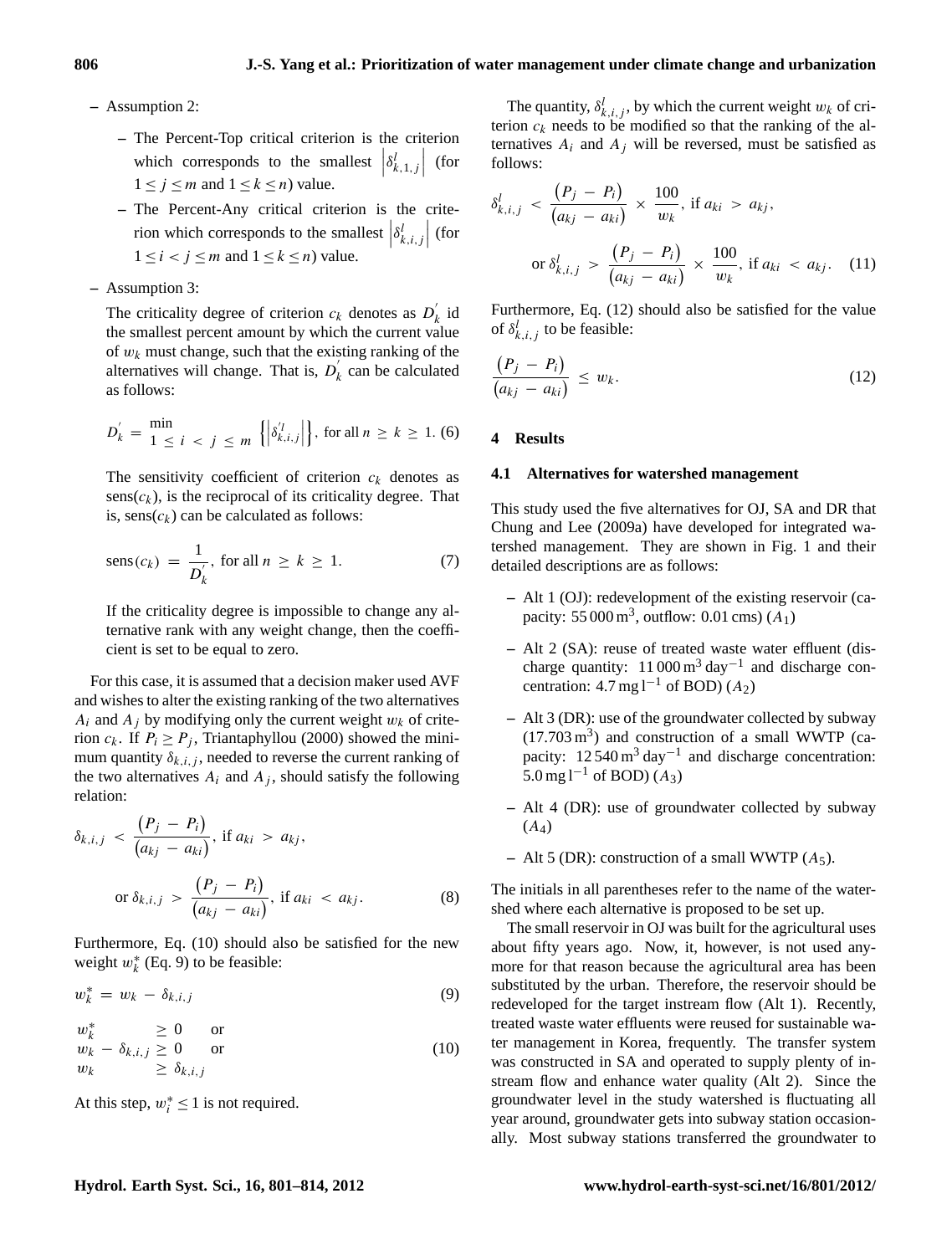the WWTP through sanitary sewers. However, the groundwater quantity is relatively enough and the quality is acceptable. Therefore, the groundwater getting into subway station should be transferred to the depleted streams in order to sustain the target instream flow and BOD concentration through the pumping device and transfer system. This would increase the numbers of days where the EIF is acceptable due to the increase of instream flow (Alt 4). A small WWTP was proposed about twenty years ago to maintain small water depth since DR stream had suffered from extremely depleted instream flow (Alt 5).

## **4.2 Future scenarios for climate change and urbanization**

This study used the downscaled precipitation and temperature data from Chung et al. (2011c) which used CGCM3 to develop some future climate change scenarios (A1B and A2). The SDSM indicated (forecasted) that the annual ave. temperatures would increase by  $1.8\degree C \sim 2.4\degree C$  under A1B and by  $2.7 \degree C \sim 4.3 \degree C$  under A2 during the period 2010–2100. The increased values were not biased to particular seasons. In addition, the annual ave. precipitations would increase by  $90 \sim 440$  mm under A1B and by 360  $\sim 500$  mm under A2, during the period 2010 ∼ 2100. The total rainfall during the summer increases and the amount of rainfall in the remaining months decreases. That is, the flood control and the water supply would become increasingly difficult (Chung et al., 2011c).

The Anyangcheon watershed has been urbanized rapidly over the past 40 years regardless of previous urban planning. The urban area ratio increased from 16.7 % in 1975 to 43.2 % in 2000. In addition, three studied watersheds OJ, SA, and DR have been urbanized from 2.5 % to 11.4 %, and 4.5 % to 25.4 %, and 25.7 % to 60.3 %, respectively, over the last 25 years. The urban area ratio is still on the increase through political connections and economic demands.

The existing urban planning reports forecasted the future urban area ratios of OJ, SA, and DR individually to be as follows: OJ  $(25\%)$ , SA  $(60\%)$ , and DR (no increase in urbanization). When the impervious area was added to the watershed, new urban areas were developed adjacent to the existing city. Although new cities can be developed in the upstream region or without any consideration for the old cities, this study assumed homogeneity for urban growth. 25.4%, and 25.7% to 60.5%, respectively, over the last 25<br>years. The urban area ratio is still on the increase through<br>political connections and economic demands.<br>The existing urban planning reports forecasted the future<br>

## **4.3 Hydrological analyses**

In this study, HSPF was formulated to simulate the flowrate and BOD loads of the Anyangcheon watershed, including OJ, SA and DR. Because the three study-watersheds (OJ, SA, and DR) have no monitoring data, HSPF was constructed at the Anyangcheon watershed which includes OJ, SA, and DR. Therefore, this study used the HSPF model constructed



**Fig. 4.** Changed ratio of alternative effectiveness due to climate change.

formulation process and described the periods of performance, the model efficiencies, and the RMSEs that resulted from the calibration and validation.

was Fig. 5. Changed Fig. 30 percentile values of the daily ave. pollutant concentration. The hydrological output was examined in terms of the flow and BOD concentration duration curves which is useful in quantifying the stream flow quantity and quality variability. This study adopted all the criteria from Hejazi and Moglen (2008), which are the 90, 95, and 99 percentile values for water quantity during the dry period. Three criteria were selected to assess the water quality, i.e. the 1, 10, and

> It is probably true that the anticipated effectiveness of all the alternatives for watershed management, which was estimated at the design process, will be changed if climate change is not considered. Definitely, land use change would pose the same problem for water resources/watershed planning. Therefore, this study analyzed the differences of simulated results between water resources/watershed planning with and without climate change impacts. In these analyses, it is assumed that land use change will come up with climate change. So, climate change scenarios were projected to the planned land use scenarios. In other words, we compared two scenarios: one scenario for the present climate and land use conditions and the other scenario for the forecasted climate change and planned land use change conditions. The ratios of effectiveness changed to low flow (quantity) and ave. BOD concentration (quality) were analyzed as shown in Fig. 4.

> As a result, the effectiveness of all the alternatives to water quantity and quality decreased, and A2 scenario showed more severe reduction than A1B. Alt 3 showed the largest reduction of water quantity effectiveness at A1B scenario, while Alt 5 at A2. On the other hand, Alt 5 was analyzed to show the largest reduction of water quality effectiveness at both A1B and A2 scenarios.

> Since the watersheds proposed in Alt 1 and Alt 2 will be planned to be urbanized, the expected changes in the ratio of alternative effectiveness due to urbanization are calculated, and the results are shown in Fig. 5. In general, the changed effectiveness to quantity showed a much larger increase than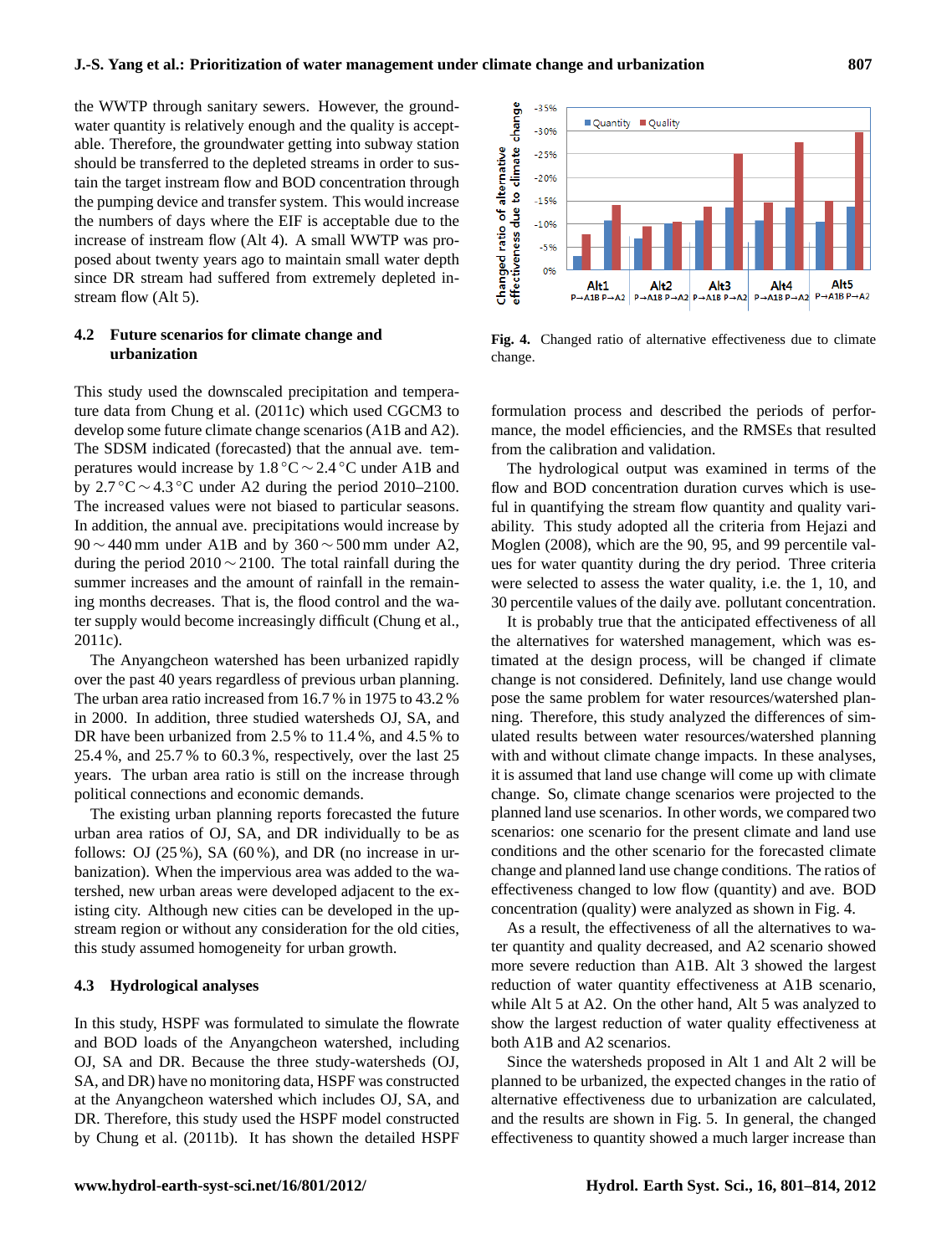

**Fig. 5.** Changed ratio of alternative effectiveness due to urbanization.

that to quality. In addition, the effectiveness will decrease because of climate change.

In the case of the numbers of days required to satisfy the target water quantity and quality, four alternatives among five showed that the effectiveness of both water quantity and quality decreased because of climate changes. On the other hand, the analysis of Alt 2 showed that the effectiveness of water quantity and quality is increased because of climate changes.

When compared to the OJ, and SA results, the combination of construction of small WWTP and use of groundwater collected by subway station showed high effectiveness but was more sensitive to climate change. The effectiveness of SA was by far the greater than that of OJ and DR. In addition, the alternative having large improvements of hydrological cycles shows a larger decrease in effectiveness due to climate change as shown in Figs. 4 and 5 and Table 1. Finally, the impacts of the present watershed management plans may change in the near future since the possibilities of urbanization and climate changes are increasing. The scale and capacity of the alternatives should be expanded considering the impacts of climate changes and urbanization.

## **4.4 Prioritization of alternatives using multi-criteria decision making techniques**

New decision making for future water management should consider social and economic factors. Based on the DPSIR framework, as shown in Sect. 2.4, the criteria for alternative ranking were selected as shown in Fig. 6. This study modified all the criteria of Chung and Lee (2009a). Fourteen criteria were selected including components of water quantity and quality. As shown in Sect. 3.4, since driving force and pressure components should include the socioeconomic factors and anthropogenic activities, population (D1) and population density (D2) were selected for driving force and urban area ratio (P1), groundwater withdrawal (P2), slope of watershed (a) the unimate matrix and expendent of the scale of column, we deterate the proposed cal cycles shown in Figs. 4 and 5 and Table 1. Finally, the impacts of the present watershed management plans may alger the minate chan



\* EIF: Environmental Instream Flow

**Fig. 6.** Evaluation criteria based on DPSIR framework.

to pressure component. P1 can affect both water quantity and quality directly and P2 and P3 have positive tendency with stream flow quantity during the dry period. P4 can decrease water quality due to intervention of sunlight and inflow of untreated waste water. All standardized values of driving force  $(c_1)$ , and pressure  $(c_2)$  for five alternatives were collected and aggregated from statistical data and GIS analyses, as shown in Fig. 7.

Since state is related to the resulting environmental conditions, 95 percentile value of flow duration curve (Q95) over EIF (S1) and 10-percentile BOD concentration (C10, S2) were selected for water quantity and quality indicators, respectively. In addition, since impact should consider the environmental consequences resulting from state, numbers of days to satisfy EIF (I1) and target BOD concentration (I2) were used. Finally, since response is related to measures taken to improve the environmental state and impact, the changed ratio of four state and impact criteria were proposed. All values of state  $(c_3)$ , impact  $(c_4)$  and response  $(c_5)$ were derived by analyzing the simulation results of HSPF, as shown in Table 2. Since the cost  $(c_6)$  must be considered for sustainable management, all costs were estimated, as shown in Fig. 8.

The rankings of five alternatives were analyzed as shown in Table 3. The rankings in Table 3 mean not the fixed values but the most plausible (e.g. the most frequent at all cases). Since the cost is a crucial management component for water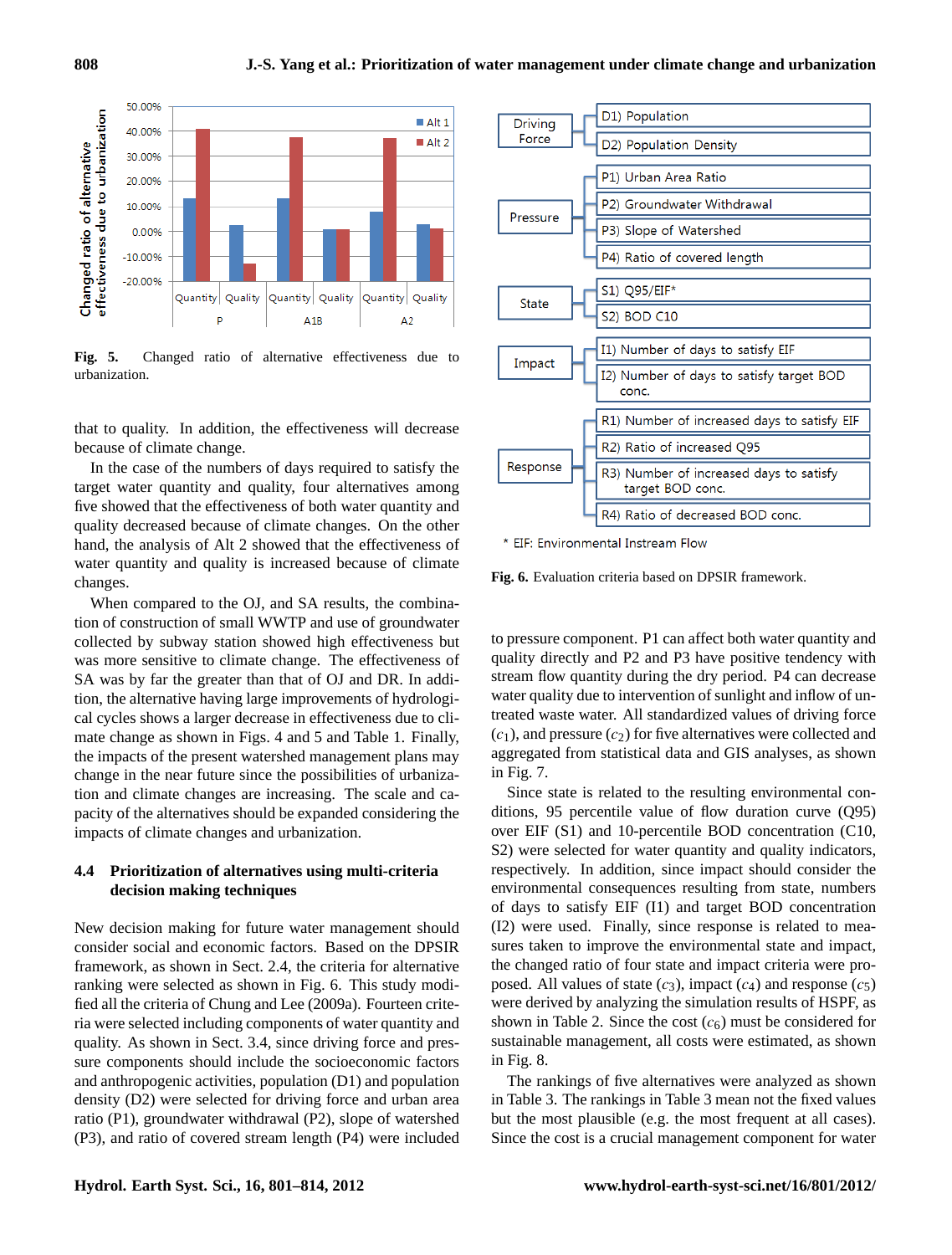| Alternative |        | Quantity |                |        | Quality |                |
|-------------|--------|----------|----------------|--------|---------|----------------|
|             | P      | A1B      | A <sub>2</sub> | P      | A1B     | A <sub>2</sub> |
| No Alt      | 88.5   | 109.3    | 107.9          | 170.0  | 176.9   | 175.6          |
| Alt 1       | 97.7   | 119.0    | 118.3          | 231.6  | 234.0   | 236.9          |
| Rate        | 10.5%  | 8.8%     | 9.6%           | 36.2%  | 32.3%   | 34.9%          |
| No Alt      | 109.0  | 132.6    | 130.6          | 32.3   | 25.4    | 28.3           |
| Alt 2       | 218.8  | 244.4    | 241.6          | 259.1  | 261.6   | 261.9          |
| Rate        | 100.7% | 84.2%    | 85%            | 701.3% | 931.1%  | 825.3%         |
| No Alt      | 138.6  | 69.4     | 67.4           | 46.7   | 28.7    | 28.8           |
| Alt 3       | 278.1  | 122.3    | 122.2          | 268.8  | 104.9   | 105.2          |
| Rate        | 100.7% | 76.3%    | 81.3%          | 475.5% | 265.1%  | 264.9%         |
| Alt 4       | 254.0  | 115.9    | 116.0          | 153.3  | 65.6    | 63.8           |
| Rate        | 83.3%  | 67.1 %   | 72.0%          | 228.2% | 128.4%  | 121.3%         |
| Alt 5       | 219.0  | 101.2    | 101.0          | 102.8  | 47.7    | 46.6           |
| Rate        | 58.0%  | 45.9%    | 49.8%          | 120.1% | 66.1%   | 61.7%          |

Table 1. Number of days required satisfying target water quantity and quality.

**Table 2.** Values of state, impact and response.

| Criteria       | Present |         |       |       | A1B   |       |       |         | A <sub>2</sub> |       |       |         |         |         |       |
|----------------|---------|---------|-------|-------|-------|-------|-------|---------|----------------|-------|-------|---------|---------|---------|-------|
|                | Alt 1   | Alt $2$ | Alt 3 | Alt 4 | Alt 5 | Alt 1 | Alt 2 | Alt $3$ | Alt 4          | Alt 5 | Alt 1 | Alt $2$ | Alt $3$ | Alt $4$ | Alt 5 |
| S1             | 0.35    | 0.41    | 0.36  | 0.36  | 0.36  | 0.37  | 0.43  | 0.40    | 0.40           | 0.40  | 0.35  | 0.44    | 0.43    | 0.43    | 0.43  |
| S <sub>2</sub> | 8.52    | 10.75   | 23.17 | 23.17 | 23.17 | 8.90  | 10.58 | 22.62   | 22.62          | 22.62 | 8.87  | 10.34   | 21.08   | 21.08   | 21.08 |
| <b>I</b> 1     | 93.4    | 135.3   | 138.6 | 138.6 | 138.6 | 114.4 | 159.0 | 69.4    | 69.4           | 69.4  | 105.4 | 157.5   | 67.4    | 67.4    | 67.4  |
| 12             | 189.7   | 160.2   | 46.7  | 46.7  | 46.7  | 196.3 | 147.3 | 28.7    | 28.7           | 28.7  | 195.5 | 146.2   | 28.8    | 28.8    | 28.8  |
| R1             | 11.2    | 67.6    | 100.7 | 83.3  | 58.0  | 9.9   | 60.9  | 76.3    | 67.1           | 45.9  | 18.7  | 60.4    | 81.3    | 72.0    | 49.8  |
| R <sub>2</sub> | 36.4    | 265.8   | 339.9 | 198.3 | 139.7 | 35.2  | 253.7 | 303.2   | 177.1          | 125.1 | 44.2  | 245.1   | 293.6   | 171.4   | 120.4 |
| R <sub>3</sub> | 30.3    | 79.4    | 475.5 | 228.2 | 120.1 | 25.7  | 95.9  | 265.1   | 128.4          | 66.1  | 29.0  | 98.1    | 264.9   | 121.3   | 61.7  |
| R <sub>4</sub> | 7.7     | 26.3    | 45.6  | 40.0  | 36.6  | 5.8   | 24.1  | 39.3    | 34.2           | 31.1  | 4.1   | 23.2    | 34.1    | 29.0    | 25.7  |



**Fig. 7.** Standardized values of driving force and pressure.

resources, two scenarios with and without cost were compared. In addition, since the weighting values of all criteria can be assumed differently by every decision maker, this study used some weighting scenarios agreed by five experts. From the discussion, six sets of weighting values were derived as follows:

- **–** WSc 1: (Without cost) All random values
- **–** WSc 2: (Without cost) Response > Impact > State > Pressure > Driving force
- **–** WSc 3: (Without cost) Driving force = Pressure = 0, State =  $0.1$ , Impact =  $0.3$ , and Response =  $0.6$
- **–** WSc 4: (With cost) all random values
- **–** WSc 5: (With cost) Cost = Response > Impact > State = Cost > Pressure > Driving force
- **–** WSc 6: (With cost) Driving force=Pressure = 0.05, State =  $0.1$ , Impact =  $0.15$ , Response =  $0.25$ , and  $Cost = 0.4$

Five experts working for water resources/watershed planning agreed that WSc 6 is the most reasonable and universal scenario.

As a result, the cost component changed the ranking, largely. With cost, Alts 2 and 5 showed high prioritization, but Alt 3 showed the opposite results. WScs 1, 2, and 3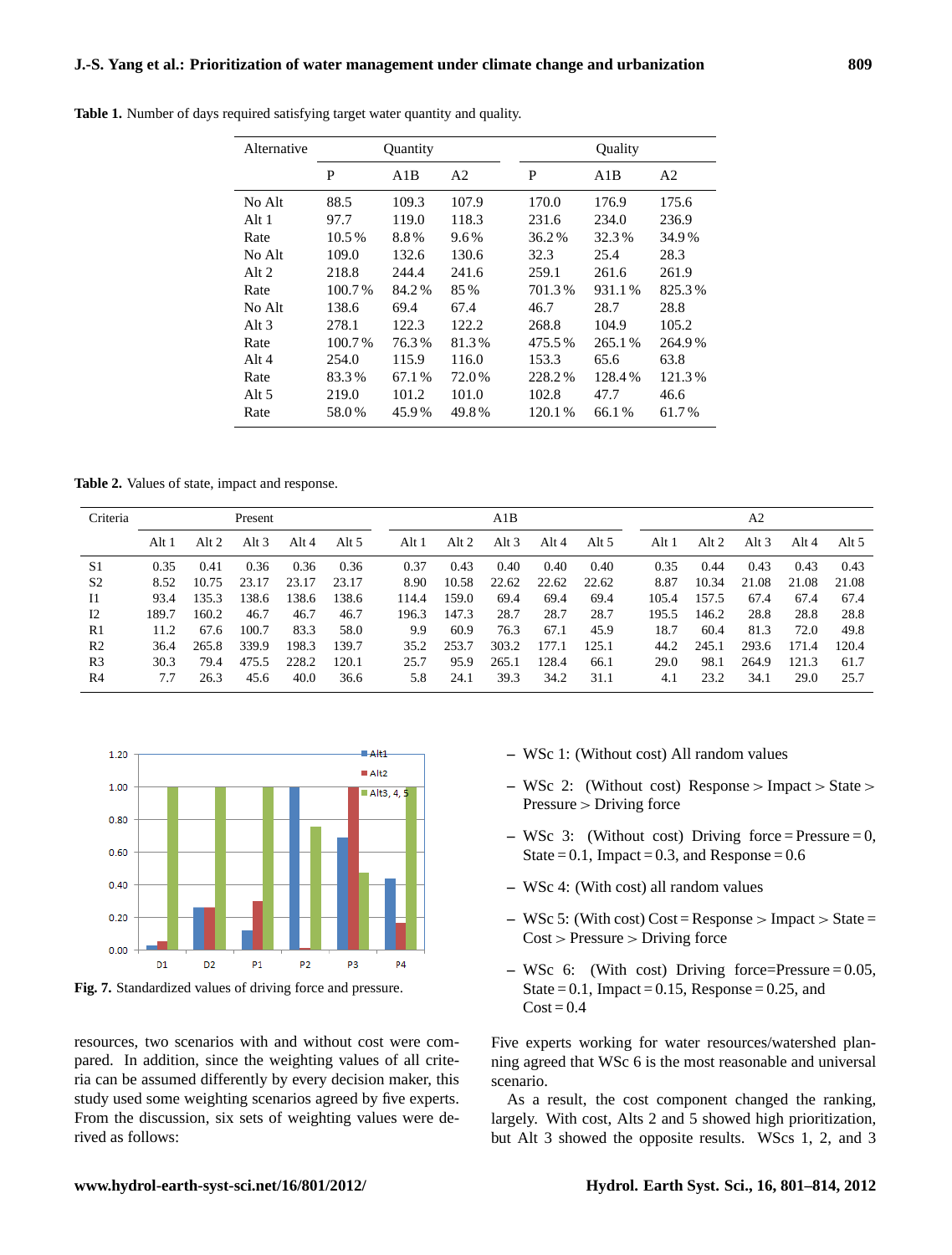| Scenario     |                  | Weights                                                       | Alt 1 | Alt $2$                       | Alt $3$ | Alt $4$ | Alt $5$ |
|--------------|------------------|---------------------------------------------------------------|-------|-------------------------------|---------|---------|---------|
| Without Cost | WSc1             | Random number; AVF                                            |       | 4                             |         |         | 3       |
|              | WSc2             | $R > I > S > P > D$ ; AVF                                     |       | 4                             |         | 2       | 3       |
|              | WSc3             | $D = P = 0$ , $S = 0.1$ , $I = 0.3$ , $R = 0.6$ ; AVF         |       | 4                             |         |         | 3       |
| With         | WS <sub>c4</sub> | Random number; AVF                                            |       | $\mathcal{D}_{\cdot}$         | 4       |         |         |
|              | WSc5             | $R > I > S > P > D$ ; AVF                                     |       | $\mathfrak{D}_{\mathfrak{p}}$ | 4       | 5       |         |
|              | WSc6             | $D: P: S: I: R: C = 0.05:0.05:0.1:0.15:0.25:0.4; AVF$         |       | $\mathfrak{D}_{\mathfrak{p}}$ | 3       | 5       |         |
|              | WSc6             | $D: P: S: I: R: C = 0.05:0.05:0.1:0.15:0.25:0.4$ ; ELECTRE II |       | N/A                           | 3       |         |         |
|              |                  |                                                               |       |                               |         |         |         |

**Table 3.** Prioritization of five alternatives.



Fig. 8. Cost of all alternatives.

showed the same result. That is, weighting values have no impacts on prioritization of these five alternatives if cost is not considered.

For the consideration of the uncertainty of MCDM techniques, ELECTRE II was added to this decision making problem, as shown in Table 3. Since ELECTRE II showed no different result except WSc 6, only the result of WSc 6 was presented. When ELECTRE II is used, Alt 4 showed a totally different prioritization because of high environmental efficiency. For the final decision, two MCDM results must be considered.

As shown in Sects. 3.5 and 3.6, ELECTRE II and AVF prioritize all alternatives with totally different algorithms. We, therefore, cannot select one method to be more trustful. If you want to determine all ranking with comparatively exact weighting values, AVF will be more convenient. Otherwise, ELECTRE II which can show the outranking priorities will be more effective.

#### $\overline{45}$  **S**ens **4.5 Sensitivity analyses to six criteria** the best alternative and the sixterial the sixterior of the sixterior of the sixterior of the sixterior of the sixterior of the sixterior of the sixterior of the sixterior of the

If the base scenario is assumed to be WSc6 with AVF, the relation  $P_5 > P_2 > P_3 > P_1 > P_4$  holds, and as a result, the most preferred alternative is  $A_5$ . It can be observed now that according to the weights of the six criteria, criterion cost  $(c_6)$ 



**Fig. 9.** Criticality degrees  $D_k'$  and sensitivity coefficients  $\text{sens}(c_k)$  $k_k$  and sensitivity coefficients sens $(c_k)$ of the six criteria.

appears to be the most important one. Using Eq. (8), all possible values  $\delta_{k,i,j}$  for reversing the current ranks are calculated as shown in Table 4. The minimum change  $\delta_{6,1,4}$  is needed to alter the current weight  $w_6$  in order that the current ranking of the two alternatives  $A_1$  and  $A_4$  will be reversed.

Using Eq. (5), all possible weighting values  $w_k$  for reversing the current ranking were calculated as shown in Table 5. It can be observed that the negative changes in Table 4 indicate increases of weighting values, while positive changes indicate decreases. The highlighted numbers in both tables indicate the minimum critical changes.

The PT critical criterion can be found by looking for the smallest relative value of all rows which are related to alternative  $A_5$  (i.e. the best alternative) in Fig. 9. The smallest such percentage (i.e.  $13.0\%$ ) corresponds to criterion  $c_6$ when the pair of alternatives  $A_3$  and  $A_5$  is considered. For criterion  $c_6$  a reduction of its current weight by 68.3% will make  $A_3$  the most preferred alternative, and  $A_5$  will not be the best alternative any more.

The PA critical criterion can be found by looking for the smallest relative  $\delta_{k,i,j}^l$  value in the entire Fig. 9. Such smallest value is  $\delta_{6,1,4}^{l} = 7.5$ %, and it corresponds to criterion  $c_6$ again. Therefore, the PA critical criterion is  $c_6$ . Finally, as Triantaphyllou (2000) mentioned, it is a coincidence that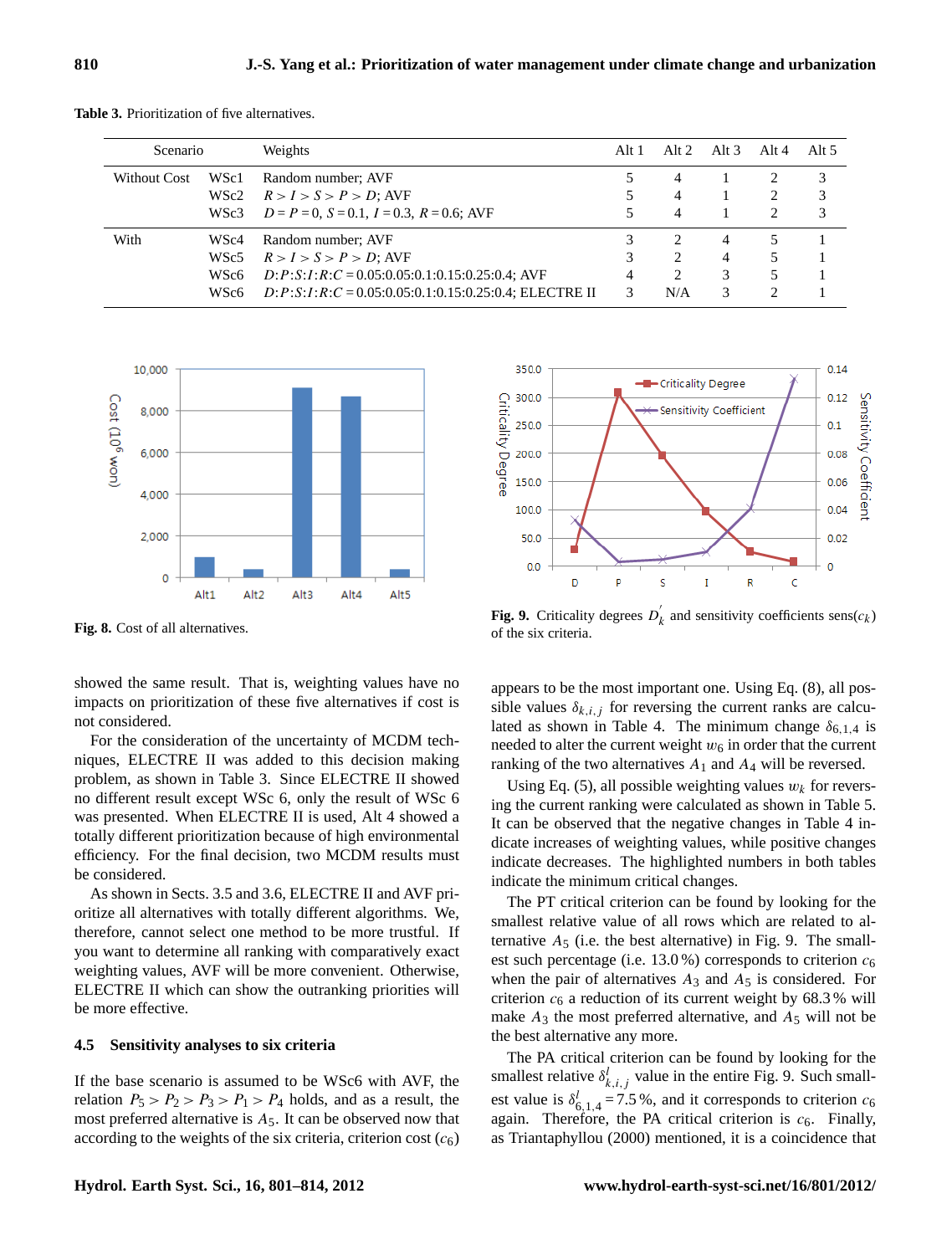|                | Pair of alternatives               | Criterion     |          |              |                |          |          |  |  |  |
|----------------|------------------------------------|---------------|----------|--------------|----------------|----------|----------|--|--|--|
|                |                                    | Driving force | Pressure | <b>State</b> | Impact         | Response | Cost     |  |  |  |
| A1             | A <sub>2</sub>                     | $N/F^*$       | $-0.747$ | $N/F^*$      | $N/F^*$        | $N/F^*$  | $N/F^*$  |  |  |  |
| A <sub>1</sub> | A <sub>3</sub>                     | 0.035         | $N/F^*$  | $N/F^*$      | 0.053          | 0.035    | $-0.034$ |  |  |  |
| A <sub>1</sub> | A4                                 | $-0.030$      | $-0.104$ | $-0.095$     | $-0.045$       | $-0.044$ | 0.030    |  |  |  |
| A1             | A <sub>5</sub>                     | $N/F^*$       | $N/F^*$  | $N/F^*$      | $N/F^*$        | $N/F^*$  | $N/F^*$  |  |  |  |
| A <sub>2</sub> | A <sub>3</sub>                     | $-0.135$      | $-0.261$ | $-0.380$     | $-0.196$       | $-0.331$ | 0.120    |  |  |  |
| A <sub>2</sub> | A <sub>4</sub>                     | $-0.202$      | $-0.388$ | $-0.565$     | $-0.291$       | $N/F^*$  | 0.187    |  |  |  |
| A <sub>2</sub> | A <sub>5</sub>                     | $N/F^*$       | $N/F^*$  | $N/F^*$      | $N/F^*$        | $N/F^*$  | $N/F^*$  |  |  |  |
| A <sub>3</sub> | A <sub>4</sub>                     | $N/F^*$       | $N/F^*$  | $N/F^*$      | $N/F^*$        | 0.189    | N/F      |  |  |  |
| A <sub>3</sub> | A <sub>5</sub>                     | $N/F^*$       | $N/F^*$  | $N/F^*$      | $N/F^*$        | $-0.536$ | 0.273    |  |  |  |
| A4             | A5                                 | $N/F^*$       | $N/F^*$  | $N/F^*$      | $N/F^*$        | $N/F^*$  | 0.348    |  |  |  |
|                | Number of feasible $\delta$ values | 4             | 4        | 3            | $\overline{4}$ | 5        | 6        |  |  |  |

**Table 4.** All possible  $\delta_{k,i,j}$  values (absolute change in criteria weights).

<sup>\*</sup>N/F stands for Non-Feasible. That is, the corresponding value  $\delta_{k,i,j}$  does not satisfy condition Eq. (10).

both definitions of the most critical criterion indicate the same criterion in this application.

The criticality degrees and sensitivity coefficients of the six criteria were calculated by using Eqs. (6) and (7) as shown in Table 6. As a result, the most sensitive decision criterion is  $c_6$ , followed by the criteria  $c_5$ ,  $c_1$ ,  $c_4$ ,  $c_3$  and  $c_2$ in that order. Therefore, the ranking trajectories of five alternatives to criterion  $c<sub>6</sub>$  were derived as shown in Fig. 10. If  $c_6 > 0.127$ ,  $A_5$  is the most preferred. Since it is definitely certain that the cost component weighting value is over 0.127, A<sup>5</sup> will be the most preferred alternative in this application. From Table 6 and Fig. 10, it can be seen that  $A_5$  dominates over  $A_1$  and  $A_2$ . That is, it is impossible to make alternatives  $A_1$  and  $A_2$  more preferred than alternative  $A_5$  by changing the weights of the criteria.

### **5 Conclusions**

Numerous studies have analyzed management plans by means of monitoring and hydrologic modelling, but few considered the impacts of both climate change and urbanization. This study presents the analysis results of five alternatives for integrated watershed management under urbanization and climate change scenarios. The climate change scenarios were obtained by using the SDSM model, and the urbanization scenarios by using the existing urban planning. The alternatives for the Anyangcheon watershed consist of reusing WWTP effluent, redeveloping the existing reservoir, construction of a small WWTP and use of groundwater collected by subway stations. The flow and BOD concentration duration curves were derived using the HSPF model.

Therefore, this study analyzed the differences of simulated results between with and without climate change impacts. In these analyses, it is assumed that land use change will occur with climate change for the reality. So, the climate change



720 **Fig. 10. Ranking trajectories of all alternatives to weights of cost Fig. 10.** Ranking trajectories of all alternatives to weights of cost.

scenarios were combined into the planned land use projections. This study compared hydrologic cycles of the present climate and land use conditions with those of the forecasted climate change and planned land use change conditions.

The results of this study showed that the low flows (Q95) and BOD concentration (C10) were very sensitive to the alternatives. Although urbanization distorts the hydrological cycle, effective alternatives can reduce its damage. The climate change reduced the effect of the alternatives on low flow and water quality, while urbanization increased the effectiveness in general. Also climate change affected the effect of the alternatives on water quality more than on water quantity, but urbanization caused the effect on low flow to increase. The impacts of A2 were greater than those of A1B. The numbers of days required to satisfy the target instream flow and BOD concentration were also sensitive to urbanization. In addition, the alternative having large improvement on the hydrological cycle showed a larger decrease in the effectiveness of the alternatives because of the climate change and the urbanization.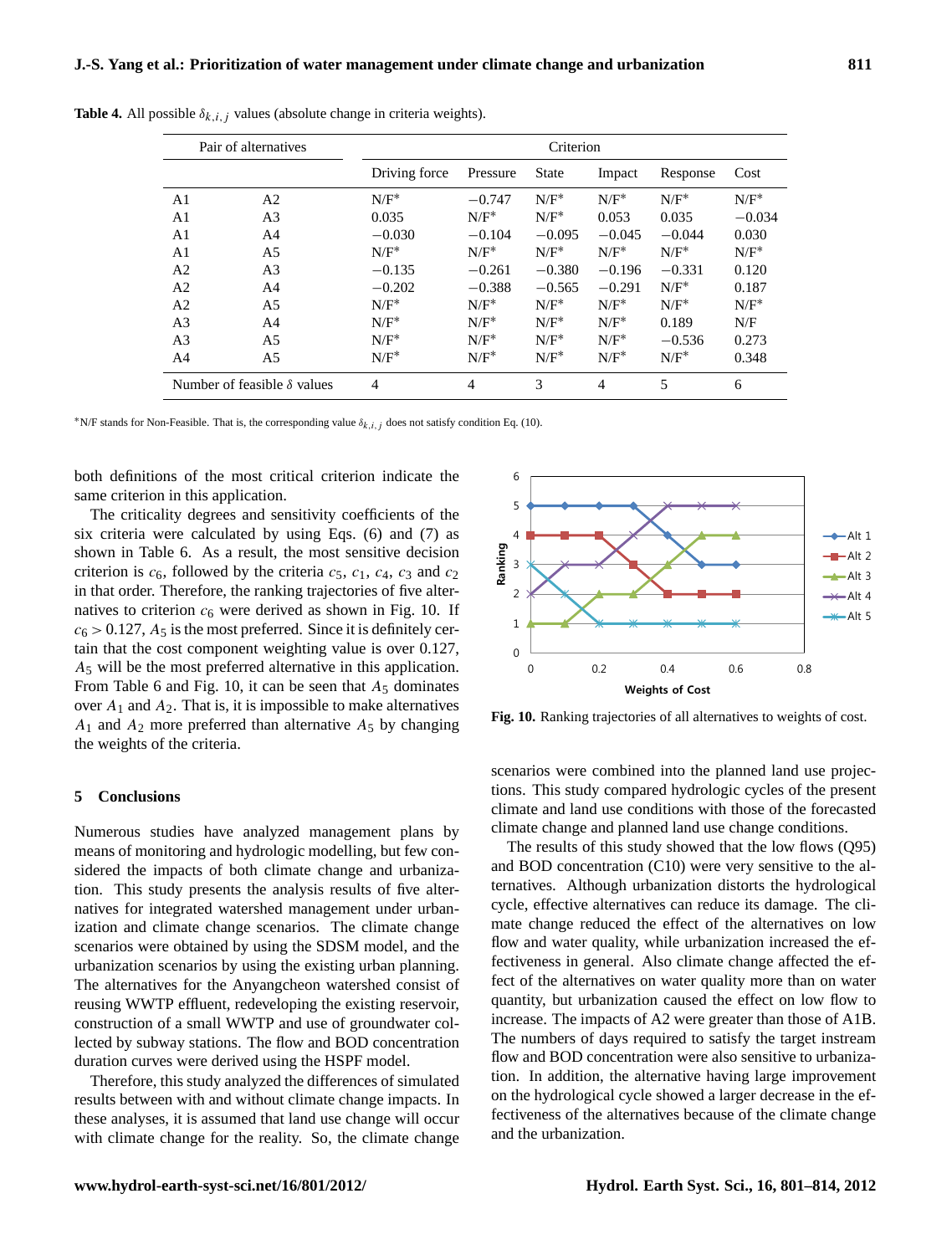| Pair of alternatives |                | Criterion     |          |         |         |          |         |  |  |
|----------------------|----------------|---------------|----------|---------|---------|----------|---------|--|--|
|                      |                | Driving force | Pressure | State   | Impact  | Response | Cost    |  |  |
| A <sub>1</sub>       | A <sub>2</sub> | $N/F^*$       | 0.797    | $N/F^*$ | $N/F^*$ | $N/F^*$  | $N/F^*$ |  |  |
| A1                   | A <sub>3</sub> | 0.015         | $N/F^*$  | $N/F^*$ | 0.097   | 0.215    | 0.434   |  |  |
| A <sub>1</sub>       | A <sub>4</sub> | 0.080         | 0.154    | 0.195   | 0.195   | 0.294    | 0.370   |  |  |
| A <sub>1</sub>       | A <sub>5</sub> | $N/F^*$       | $N/F^*$  | $N/F^*$ | $N/F^*$ | $N/F^*$  | $N/F^*$ |  |  |
| A <sub>2</sub>       | A <sub>3</sub> | 0.185         | 0.311    | 0.480   | 0.346   | 0.581    | 0.280   |  |  |
| A <sub>2</sub>       | A <sub>4</sub> | 0.252         | 0.438    | 0.665   | 0.441   | $N/F^*$  | 0.213   |  |  |
| A <sub>2</sub>       | A <sub>5</sub> | $N/F^*$       | $N/F^*$  | $N/F^*$ | $N/F^*$ | $N/F^*$  | $N/F^*$ |  |  |
| A <sub>3</sub>       | A <sub>4</sub> | $N/F^*$       | $N/F^*$  | $N/F^*$ | $N/F^*$ | 0.061    | $N/F^*$ |  |  |
| A <sub>3</sub>       | A <sub>5</sub> | $N/F^*$       | $N/F^*$  | $N/F^*$ | $N/F^*$ | 0.786    | 0.127   |  |  |
| A <sub>4</sub>       | A5             | $N/F^*$       | $N/F^*$  | $N/F^*$ | $N/F^*$ | $N/F^*$  | 0.052   |  |  |

**Table 5.** All possible weighting values  $w_k$  (absolute change in criteria weights).

<sup>\*</sup>N/F stands for Non-Feasible. That is, the corresponding value  $\delta_{k,i,j}$  does not satisfy condition Eq. (10).

**Table 6.** All possible  $\delta_{k,i,j}^l$  values (percent change in criteria weights).

| Pair of alternatives |                | Criterion     |           |              |          |          |         |  |  |  |
|----------------------|----------------|---------------|-----------|--------------|----------|----------|---------|--|--|--|
|                      |                | Driving force | Pressure  | <b>State</b> | Impact   | Response | Cost    |  |  |  |
| A <sub>1</sub>       | A <sub>2</sub> | $N/F^*$       | $-1493.3$ | $N/F^*$      | $N/F^*$  | $N/F^*$  | $N/F^*$ |  |  |  |
| A <sub>1</sub>       | A <sub>3</sub> | 71.0          | 248.3     | 113.1        | 53.4     | 13.8     | 108.5   |  |  |  |
| A <sub>1</sub>       | A <sub>4</sub> | $-59.6$       | $-208.7$  | $-95.1$      | $-44.9$  | $-17.5$  | 92.5    |  |  |  |
| A <sub>1</sub>       | A5             | $N/F^*$       | $N/F^*$   | $N/F^*$      | $N/F^*$  | $N/F^*$  | $N/F^*$ |  |  |  |
| A <sub>2</sub>       | A <sub>3</sub> | $-271.0$      | $-521.6$  | $-379.6$     | $-195.7$ | $-132.3$ | 70.1    |  |  |  |
| A <sub>2</sub>       | A <sub>4</sub> | $-403.4$      | $-776.6$  | $-565.2$     | $-291.4$ | $N/F^*$  | 53.3    |  |  |  |
| A <sub>2</sub>       | A5             | $N/F^*$       | $N/F^*$   | $N/F^*$      | $N/F^*$  | $N/F^*$  | $N/F^*$ |  |  |  |
| A <sub>3</sub>       | A4             | $N/F^*$       | $N/F^*$   | $N/F^*$      | $N/F^*$  | 75.6     | $N/F^*$ |  |  |  |
| A <sub>3</sub>       | A5             | $N/F^*$       | $N/F^*$   | $N/F^*$      | $N/F^*$  | $-214.2$ | 31.8    |  |  |  |
| A4                   | A5             | $N/F^*$       | $N/F^*$   | $N/F^*$      | $N/F^*$  | $N/F^*$  | 13.1    |  |  |  |

<sup>\*</sup>N/F stands for Non-Feasible. That is, the corresponding value  $\delta_{k,i,j}$  does not satisfy condition Eq. (10).

Finally, prioritization of water management options must include climate change and urbanization impacts since the anticipated effectiveness of all alternatives for watershed management, which was estimated at the design process, is more likely to be changed if climate change and urbanization are not considered. All the criteria were selected from DPSIR framework. Moreover, since the cost is a crucial management component for water resources, two scenarios of with and without cost were compared.

An analysis of social and economic components, and uncertainty of weighting values and MCDM techniques for decision making revealed that the most sensitive decision criterion is cost, followed by the criteria response, driving force, impact, state and pressure in that order. Since it is definitely certain that the importance of cost component is over 0.127, Alt 5 was found to be the most preferred alternative in this application. These results led us to conclude that climate change and urbanization should be considered simultaneously in water resource management and planning. Lastly, the cost must be included in the real design along with the sensitivity analyses of weighting values of all criteria.

Since this study focused on the development of decision making procedure considering climate change and urbanization, just one GCM result was used. However, it is widely known that especially the precipitation outputs of GCM are highly uncertain, i.e. different climate models usually produce different precipitation trends. Also, there is the uncertainty connected to the intra-annual distribution of precipitation which can be quite different among several climate models. Additionally, recent studies have shown that also the downscaling method can contribute significantly to the uncertainty envelope. In the future, therefore, it is strongly recommended that various climate change models be included to minimize the uncertainty due to climate models.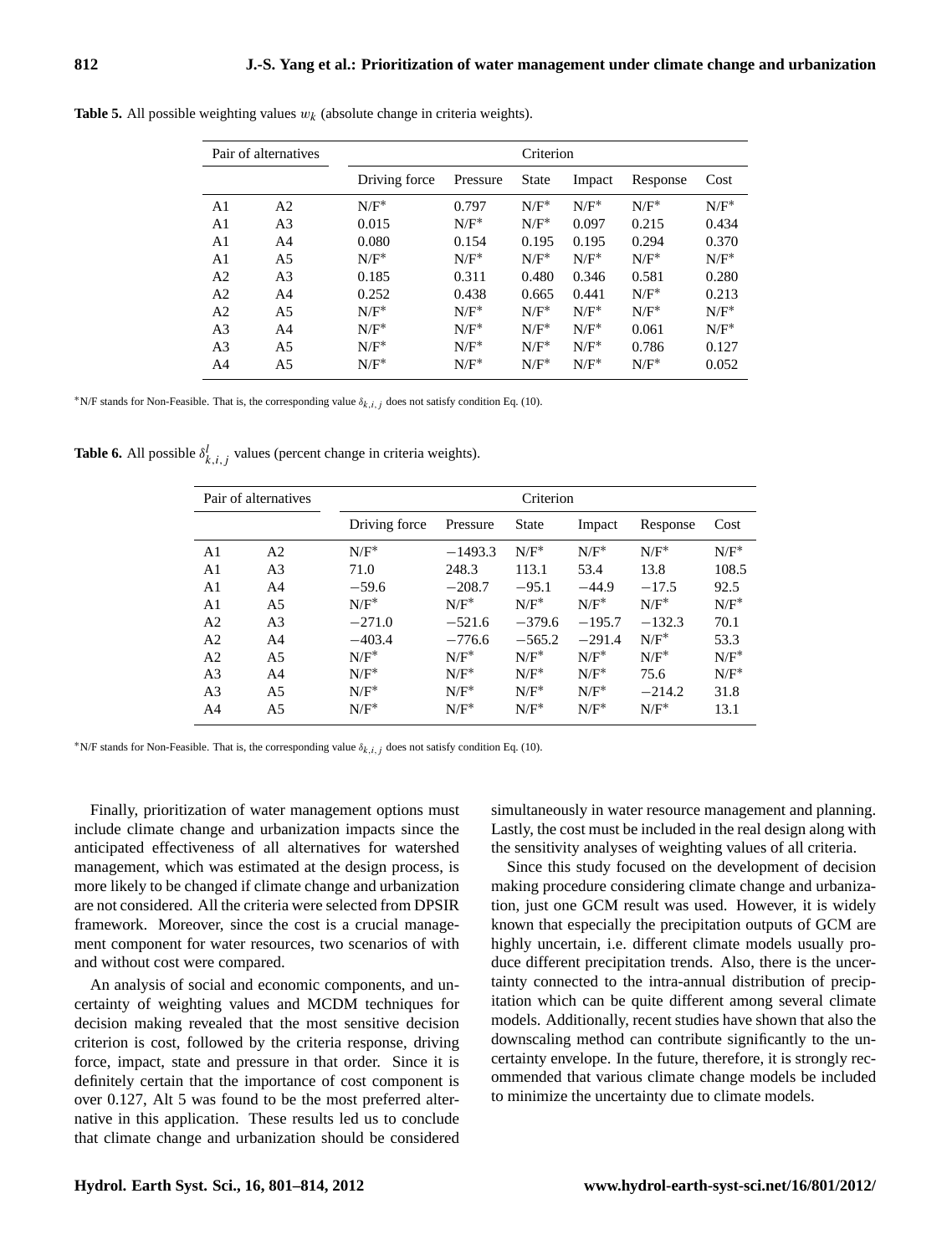*Acknowledgements.* This study was supported in part by the Basic Science Research Program of the National Research Foundation of Korea (NRF) funded by the Ministry of Education, Science and Technology (2010-0010609) (50 %). It was also supported in part by the Basic Science Research Program of the National Research Foundation of Korea (NRF) funded by the Ministry of Education, Science and Technology (2011-0013598) (50 %).

Edited by: A. Guadagnini

## **References**

- Al-Juaidi, A. E., Kaluarachchi, J. J., and Kim, U.: Multi-criteria decision analysis of treated waste water use for agriculture in water deficit regions, J. Am. Water Resour. Assoc., 46, 395–411, 2010.
- Bae, D.-H., Jung, I.-W., and Chang, H.: Regional impacts of climate change on water resources in Korea by using a high resolution scenario, Clim. Res., 35, 213–226, 2007.
- Bicknell, B. R., Imhoff, J. C., Kittle Jr., J. L., Jobes, T. H., and Donigian, A. S.: Hydrologic Simulation Program-Fortran (HSPF) User's Manual for Version 12, US Environmental Protection Agency, National Exposure Research Laboratory, Athens, GA, 2001.
- Caldeira, K., Jain, A. K., and Hoddert, M. I.: Climate sensitivity uncertainty and the need for energy without  $CO<sub>2</sub>$  emission, Science, 299, 2052–2054, 2003.
- Carter, T. R., La Rovere, E. L., Jones, R. N., Leemas, R., Mearns, L. O., Nakicenovic, N., Pittock, A. B., Semenov, S. M., and Skea, J.: Developing and Applying Scenarios, in: Climate Change 2001: Impacts, Adaptation, and Vulnerability, edited by: IPCC, Cambridge University Press, Cambridge, 145–190, 2001.
- Chen, S. and Hou, Z.: Multicriterion decision making for flood control operations: Theory and applications, J. Am. Water Resour. Assoc., 40, 67–76, 2004.
- Chung, E. S. and Lee, K. S.: Prioritization of water management for sustainability using hydrologic simulation model and multicriteria decision making techniques, J. Environ. Manage., 90, 1502–1511, 2009a.
- Chung, E. S. and Lee, K. S.: Identification of spatial ranking of hydrological vulnerability using multi-criteria decision making techniques: Case study of Korea, Water Resour. Manage., 23, 2395–2416, 2009b.
- Chung, E. S., Hong, W. P., Lee, K. S., and Burian, S.: Integrated Use of a Continuous Simulation Model and Multi-attribute Decision Making for Ranking Urban Watershed Management Alternatives, Water Resour. Manage., 25, 641–659, 2011a.
- Chung, E. S., Kim, K. T., Lee, K. S., and Burian, S.: Incorporating Uncertainty and Objective Load Reduction Allocation into the TMDL Process in Korea, KSCE J. Civil Eng., 15, 1289–1297, 2011b.
- Chung, E. S., Park, K., and Lee, K. S.: The relative impacts of climate change and urbanization on the hydrological response of a Korean urban watershed, Hydrol. Process., 25, 544–560, 2011c.
- Clemen, R. T.: Making Hard Decisions: An Introduction to Decision Analysis, Duxbury Press, Belmont, California, 1997.
- European Environment Agency: Environmental Indicators: Typology and Overview, Copenhagen, Denmark, 1999.
- Hallegatte, S.: Strategies to adapt to an uncertain climate change, Global Environ. Change, 19, 240–247, 2009.
- Hejazi, M. and Moglen, G. E.: The effect of climate and land use change on flow duration in the Maryland Piedmont region, Hydrol. Process., 22, 4710–4722, 2008.
- Hobbs, B. F.: Bayesian methods for analyzing climate change and water resource uncertainties, J. Environ. Manage., 49, 53–72, 1997.
- Hobbs, B. F., Chao, P. T., and Venkatesh, B. N.: Using decision analysis to include climate change in water resources decision making, Climatic Change, 37, 177–202, 1997.
- Huang, G. H., Cohen, S. J., Yin, Y. Y., and Bass, B.: Land resources adaption planning under changing climate – A study for the Mackenzie basin, Resour. Conserv. Recycl., 24, 95–119, 1998.
- IPCC: Climate change 2001: The Science Basis, Contribution of Working Group II to the IPCC Third Assessment Report, Cambridge University Press, UK, 2001.
- IPCC: Climate Change 2007: The Physical Science Basis, Contribution of Working Group I to the IPCC Fourth Assessment Report, Cambridge University Press, UK, 2007.
- Lee, K. S. and Chung, E. S.: Hydrological effects of climate change, groundwater withdrawal, and landuse in the small Korea watershed, Hydrol. Process., 21, 3046–3056, 2007a.
- Lee, K. S. and Chung, E. S.: Development of integrated watershed management schemes for intensively urbanized region in Korea, J. Hydro-Environ. Res., 1, 95–109, 2007b.
- Lee, K. S., Chung, E. S., and Kim, Y. O.: Integrated watershed management for mitigating streamflow depletion in an urbanized watershed in Korea, Phys. Chem. Earth, 33, 382–394, 2008.
- Lempert, R. J. and Schlesinger, M. E.: Robust strategies for abating climate change, Climatic Change, 45, 387–401, 2000.
- Lempert, R. J., Schlesinger, M. E., and Bankes, S. C.: When we don't know the costs or the benefits: Adaptive strategies for abating climate change, Climatic Change, 33, 235–274, 1996.
- Levy, J. K., Hartmann, J., Li, K. W., An, Y., and Asgary, A.: Multicriteria decision support systems for flood hazard mitigation and emergency response in urban watersheds, J. Am. Water Resour. Assoc., 43, 346–358, 2007.
- Meyer, V., Scheuer, S., and Haase, D.: A Multicriteria approach for flood risk mapping exemplified at the Mulde River, Germany, Nat. Hazards, 48, 17–39, 2009.
- Pavlikakis, G. E. and Tsihrintzis, V. A.: Integrating humans in ecosystem management using multi-criteria decision making, J. Am. Water Resour. Assoc., 39, 277–288, 2003.
- Praskievicz, S. and Chang, H.: A review of hydrologic modeling of basin-scale climate change and urban development impacts, Progr. Phys. Geogr., 33, 650–671, 2009.
- Qin, X. S., Huang, G. H., Chakma, A., Nie, X. H., and Li, Q. G.: A MCDM-based expert system for climate-change impact assessment and adaptation planning – A case study for Georgia basin, Canada, Expert Systems with Applications, 34, 2164– 2179, 2008.
- Risbey, J. S.: Sensitivities of water supply planning decisions to streamflow and climate scenario uncertainties, Water Policy, 1, 321–340, 1998.
- Skoulikidis, N. Th.: The environmental state of rivers in the Balkans: A review within the DPSIR framework, Sci. Total Environ., 407, 2501–2516, 2009.